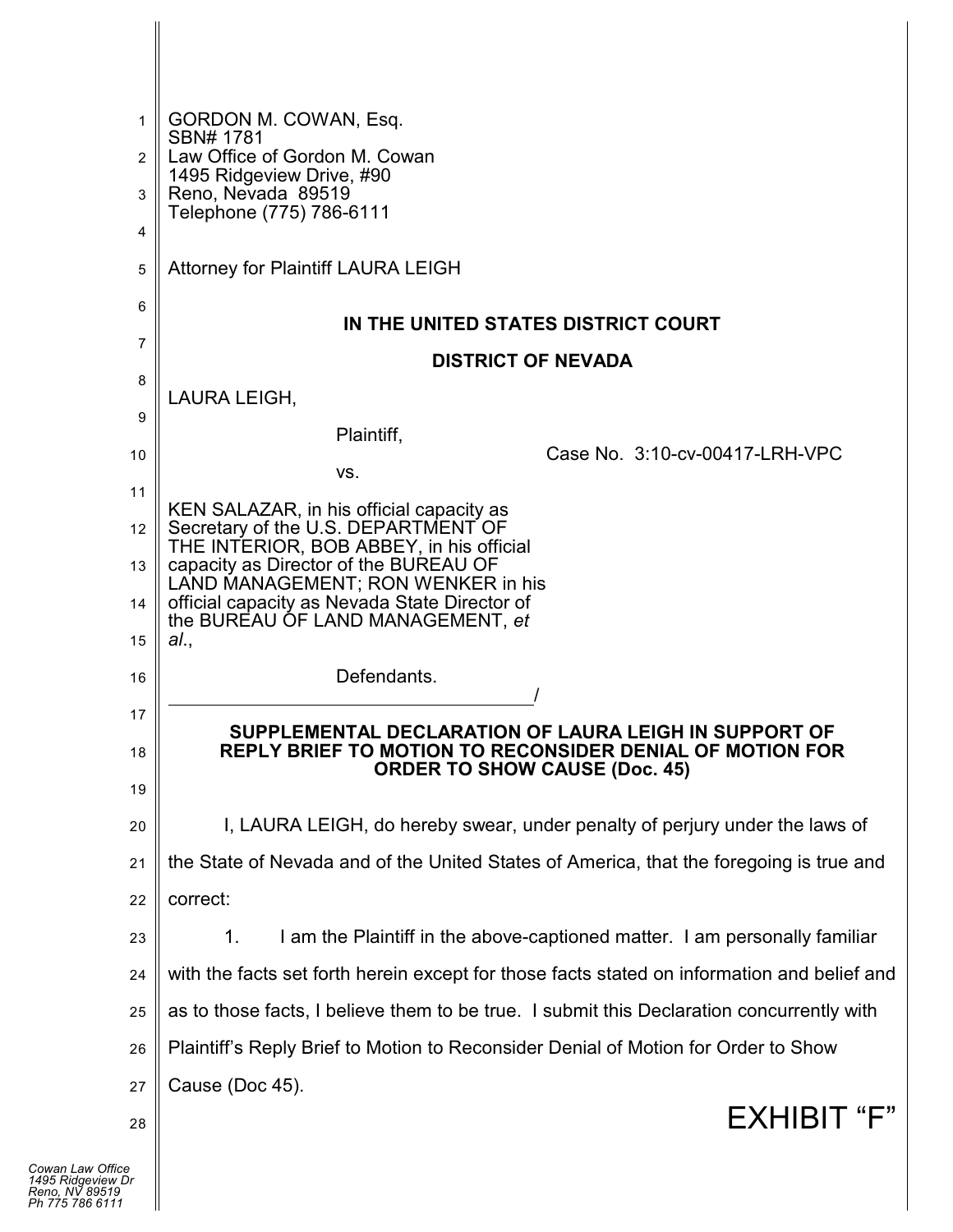| 1                                                      | 2.        |    | For the sake of brevity I refer the court to my Declarations supporting this          |
|--------------------------------------------------------|-----------|----|---------------------------------------------------------------------------------------|
| $\boldsymbol{2}$                                       |           |    | Motion (Doc. 45-1) and in support of the original motion for order to show cause (Doc |
| 3                                                      | $19-2$ ). |    |                                                                                       |
| 4                                                      | 3.        |    | Attached and filed concurrently with this Declaration are the following:              |
| 5                                                      |           | a. | A 'link" to a recorded video clip saved on the internet which is                      |
| 6                                                      |           |    | viewable at the following site:                                                       |
| 7                                                      |           |    | http://www.youtube.com/watch?v=GwPQIe-5VSo. I am informed                             |
| 8                                                      |           |    | and believe the DVD of this video clip will be lodged with the court                  |
| 9                                                      |           |    | and served on the U.S. Attorney' Office the first court business day                  |
| $10$                                                   |           |    | following the weekend, as <b>EXHIBIT</b> "F";                                         |
| 11                                                     |           | b. | Official map produced by the BLM and received by my me from Mr.                       |
| 12                                                     |           |    | David Overcast who I am informed and believe is the BLM's                             |
| 13                                                     |           |    | Tuscarora Field Office Manager. This map was received by me                           |
| 14                                                     |           |    | approximately July 23 or 24, 2010, six or seven days following the                    |
| 15                                                     |           |    | events occurring July 17 which are described in depth, herein. This                   |
| 16                                                     |           |    | map is attached to my Motion as <b>EXHIBIT</b> "G". BLM's Mr.                         |
| 17                                                     |           |    | Overcast stated at the time he gave this map to me, that the map                      |
| 18                                                     |           |    | had been newly prepared and printed by the BLM. I had never                           |
| 19                                                     |           |    | seen this map previously;                                                             |
| 20                                                     | 4.        |    | Regarding the link to the video clip:                                                 |
| 21                                                     |           | a. | I hereby incorporate its contents;                                                    |
| 22                                                     |           | b. | All events recorded in the video clip occurred July 17, 2010. All                     |
| 23                                                     |           |    | events in the video clip occurred in Elko County, Nevada. All                         |
| 24                                                     |           |    | events depicting the interior of an office (at the beginning of the                   |
| 25                                                     |           |    | clip) were filmed within the BLM's Elko District office located in                    |
| 26                                                     |           |    | Elko, Nevada;                                                                         |
| 27                                                     |           | C. | I am now aware and am informed and believe all events on the                          |
| 28                                                     |           |    | video clip recorded on the range, were recorded while on public                       |
| Cowan Law Office                                       |           |    |                                                                                       |
| 1495 Ridgeview Dr<br>?eno, NV 89519<br>Ph 775 786 6111 |           |    | Page 2                                                                                |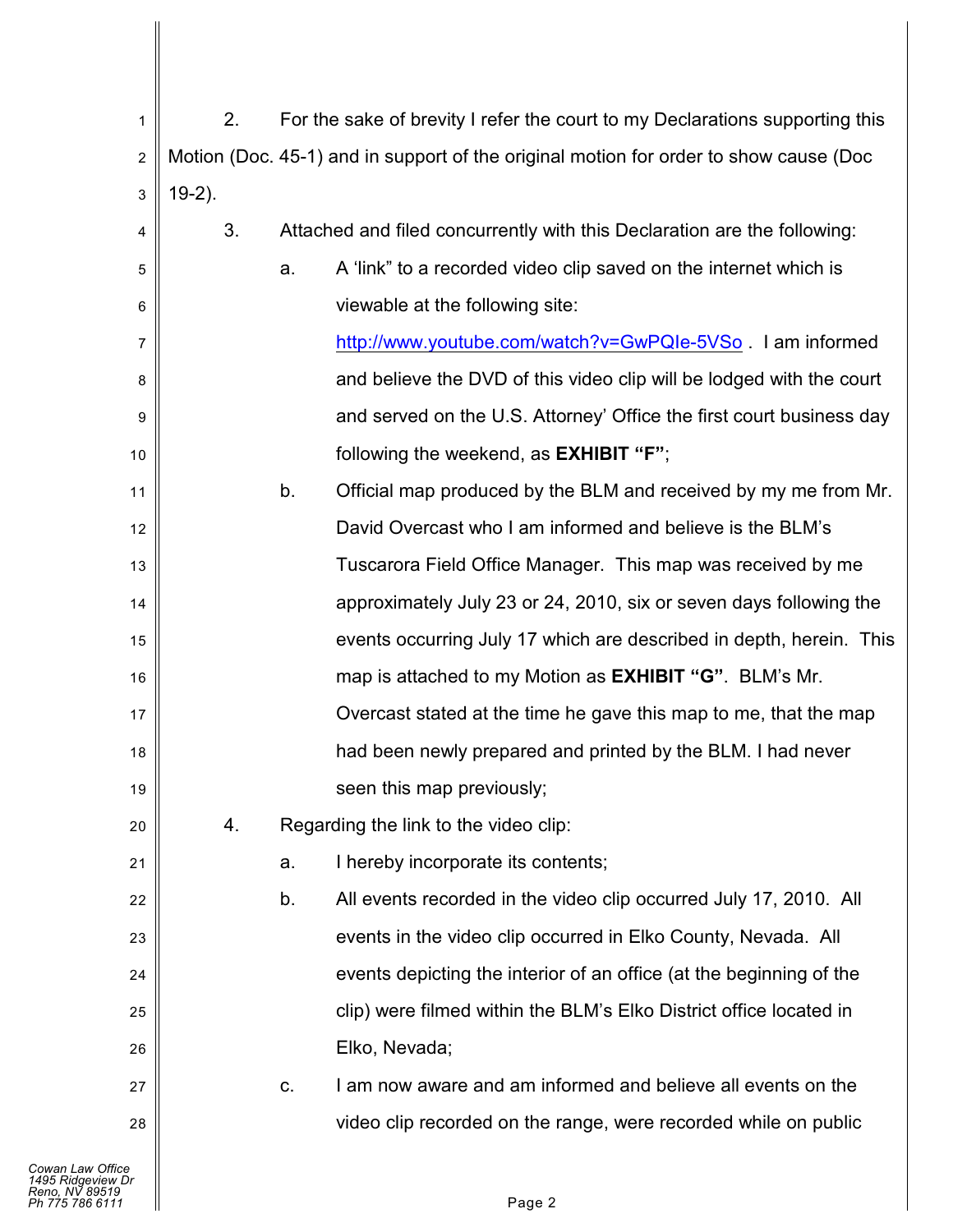| 1              |    | roads and on public lands. The events depicted in the video clip        |
|----------------|----|-------------------------------------------------------------------------|
| $\overline{c}$ |    | were recorded and occurred July 17, 2010 which was the day              |
| 3              |    | following the date when the court issued its July 16, 2010 Order;       |
| 4              | d. | I am informed and believe the court's July 16, 2010 Order granted       |
| 5              |    | Plaintiff's Motion for a temporary restraining order insofar as that    |
| 6              |    | Motion addressed the BLM's conduct having imposed a prior               |
| 7              |    | restraint on both my First Amendment rights and the First               |
| 8              |    | Amendment rights of the public; and I am informed and believe the       |
| 9              |    | court's July 16, 2010 Order required the federal Defendants to lift     |
| 10             |    | its closure which kept the public from viewing the BLM's Owyhee         |
| 11             |    | roundup activities;                                                     |
| 12             | е. | I am informed and believe the BLM was, nearly immediately               |
| 13             |    | following its issuance, aware of the court's Order, based on the        |
| 14             |    | BLM's commencement of helicopter roundup activities occurring           |
| 15             |    | that same day (July 16, 2010);                                          |
| 16             | f. | I was present in all recorded sections of the attached video clip. I    |
| 17             |    | have personal, first-hand knowledge of the events depicted in each      |
| 18             |    | and every section recorded in the attached video clip; and my           |
| 19             |    | testimony herein is based on those first-hand observations;             |
| 20             | g. | The attached video clip is edited by me personally. The attached        |
| 21             |    | video clip is edited solely for the purpose of saving the court's time, |
| 22             |    | for judicial economy and for the court's convenience. The full,         |
| 23             |    | unedited, raw footage of the video clip I have preserved and can        |
| 24             |    | make available to the court on its request;                             |
| 25             | h. | Each recorded section contained in the video clip accurately            |
| 26             |    | portrays and depicts the events therein described and recorded;         |
| 27             | Ι. | Each recorded section contained in the attached video clip              |
| 28             |    | accurately records, portrays and depicts the spoken words of those      |
|                |    |                                                                         |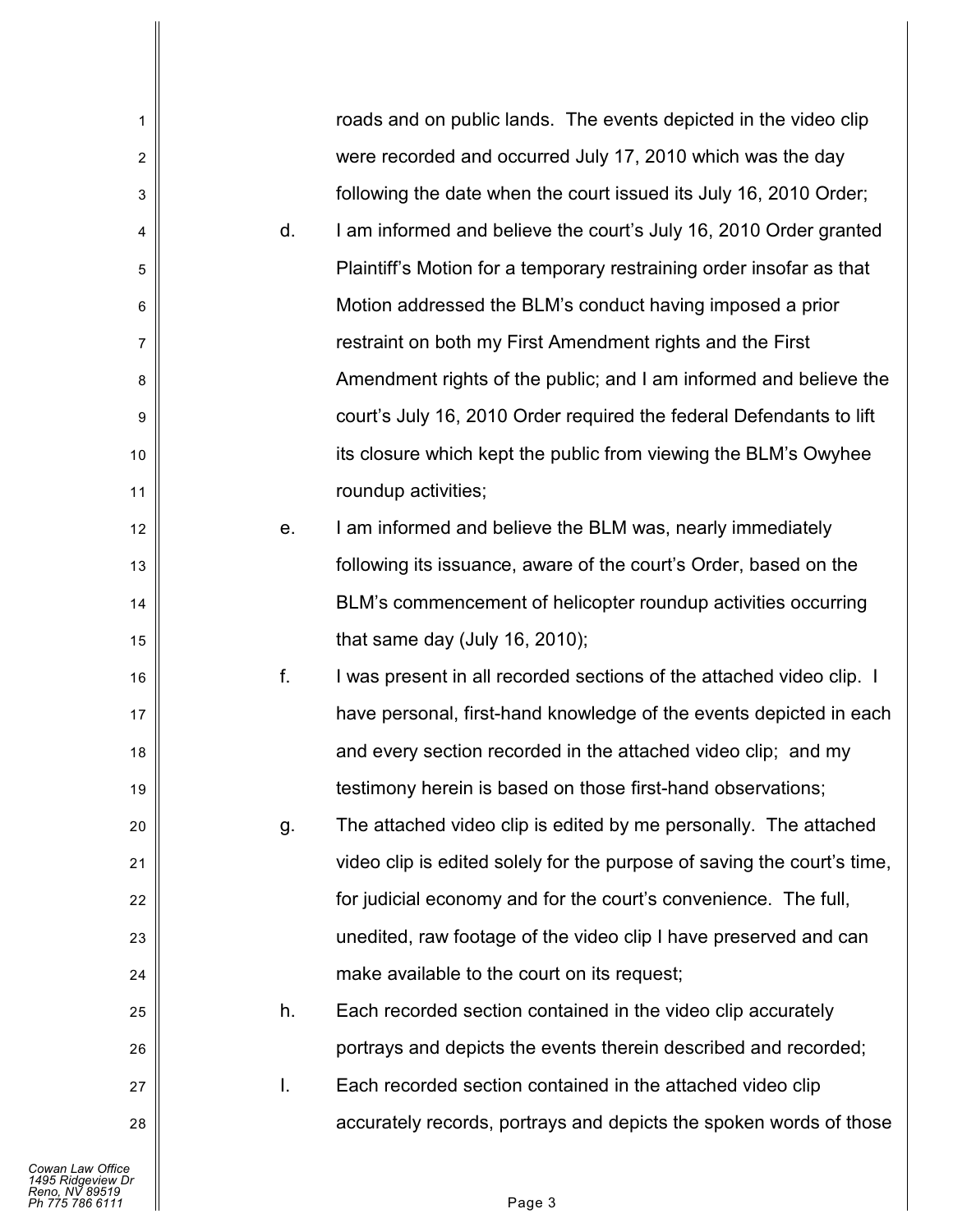participating in the video clip;

j. The first individual we met and the first individual depicted in the video behind a counter top is BLM's Mr. David Overcast;

k. Mr. Overcast states, July 17, 2010, paraphrased, that they (BLM) *(sic)* "respect" the Order of the court (referring to that part of the court's Order requiring the BLM to dissolve its closure of public lands); then Mr. Overcast states he needs to bring in "counsel," indicating that he would call BLM's legal counsel. I am informed and believe at this point the BLM called the Elko County Sheriff rather than "counsel" since a Sheriff's Deputy arrived at the BLM office moments later, specifically to talk with us, to warn us of trespassing on private lands and that we could be arrested;

l. Later in the day when we were traveling the edge of the Owyhee HMA, we stopped at Desert Ranch Reservoir to take photos. From that location both I and my traveling companions could see what appeared to be two BLM vehicles parked approximately onequarter mile in the distance in our intended direction of travel. Markings of BLM official vehicles are distinct, at least to me, making such official vehicles noticeable from a significant distance. We spent approximately 20 minutes at the Desert Ranch Reservoir taking photos and canvassing the area before proceeding onward in the same direction, toward the two parked BLM vehicles. This road is an unimproved dirt road and has room in width for no more than one car. As we approached the BLM vehicles it became clear these two BLM vehicles took up the bulk of the roadway such that it was not possible to pass them without significantly leaving the roadway to do so. It was my clear impression and that of my traveling companions this was a roadblock and we accordingly

1

2

3

4

5

6

7

8

9

10

11

12

13

14

15

16

17

18

19

20

21

22

23

24

25

26

27

28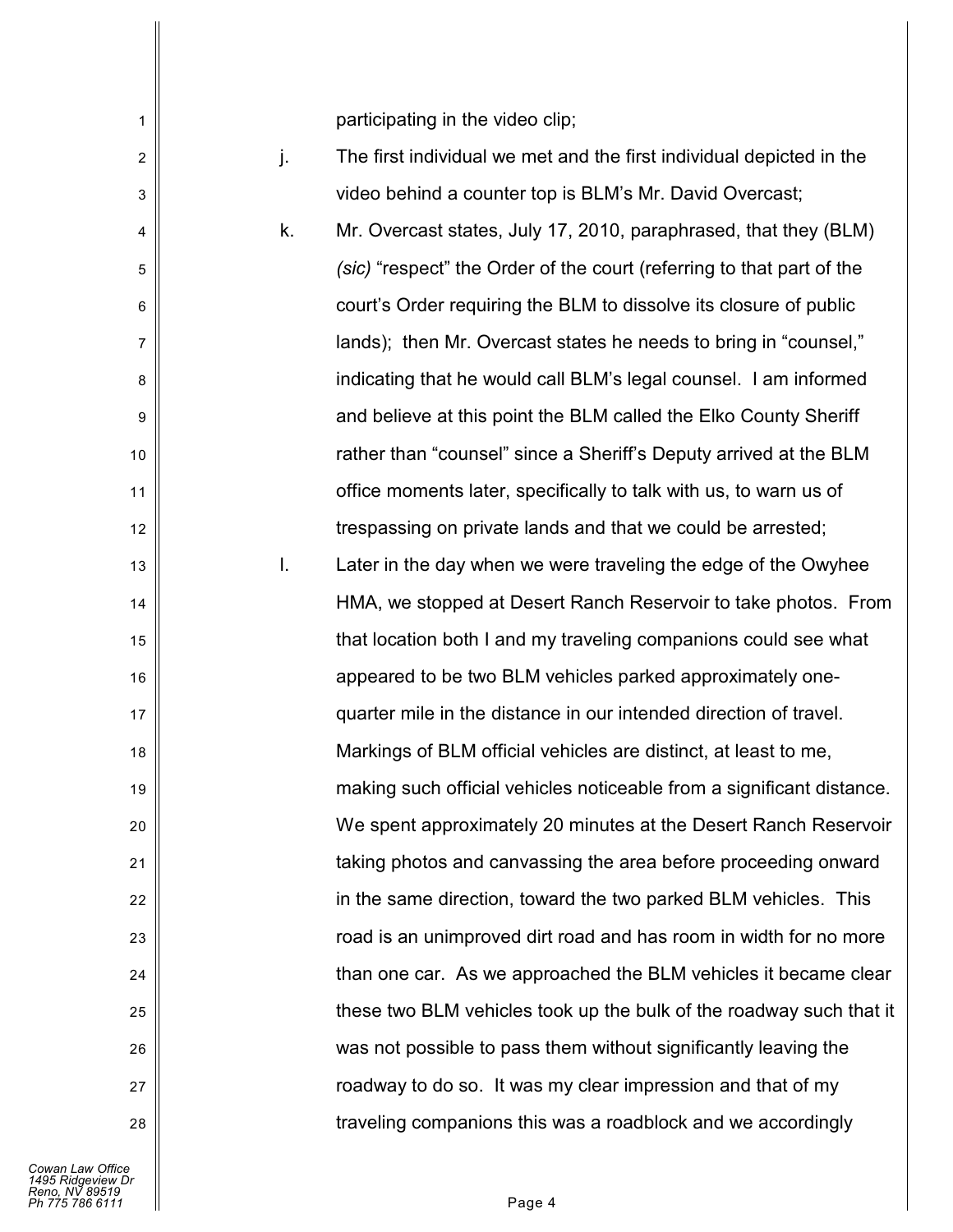| 1                       |    | were required to stop. BLM Rangers Reader and Vanderpool (BLM         |
|-------------------------|----|-----------------------------------------------------------------------|
| $\sqrt{2}$              |    | Law Enforcement) were standing ready, near their parked vehicles,     |
| 3                       |    | appearing to be awaiting our arrival. When we stopped our car         |
| $\overline{\mathbf{4}}$ |    | (approximately 30 feet from their vehicles), BLM Ranger Reader        |
| 5                       |    | and Vanderpool approached our car while we remained in the            |
| 6                       |    | vehicle. Ranger Reader stepped to the driver's side of the car.       |
| $\overline{7}$          |    | Both Ranger Reader and Vanderpool were in official uniforms and       |
| 8                       |    | both were armed with handguns in belt holsters. None of us            |
| 9                       |    | women carried weapons of any sort. There were no weapons in           |
| 10                      |    | our vehicle. We carried cameras, instead;                             |
| 11                      | m. | At this point, Ranger Reader (BLM Law Enforcement) advises that       |
| 12                      |    | a Sheriff Deputy is coming up the road to, "talk to you;" (Video clip |
| 13                      |    | at 3:30 min). At this point, no Deputy Sheriff was in sight or coming |
| 14                      |    | our way from any direction. No Sheriff's Deputy was present. It       |
| 15                      |    | was accordingly, my impression at this point that Ranger Reader       |
| 16                      |    | (BLM Law Enforcement) remained in radio or telephone contact          |
| 17                      |    | with the Elko County Sheriff's Office or the Sheriff's Deputy who     |
| 18                      |    | was to arrive; and that BLM officials had requested or directed the   |
| 19                      |    | Elko County Sheriff's office to come out to talk to us;               |
| 20                      | n. | Ranger Reader (BLM Law Enforcement) then pushes back the              |
| 21                      |    | camera of my traveling companion, Ms. Deniz Bolbol, who was           |
| 22                      |    | filming Ranger Reader's conversation at that point. (Video clip at    |
| 23                      |    | 3:38 min). This conduct of pushing back a camera lens was             |
| 24                      |    | unexpected and intimidating at least to me; and, I am informed        |
| 25                      |    | and believe my traveling companions likewise felt intimidated by      |
| 26                      |    | both the presence of a road block, by armed officials awaiting our    |
| 27                      |    | arrival, and by a law enforcement BLM official who indiscretely       |
| 28                      |    | pushed back a camera;                                                 |
|                         |    |                                                                       |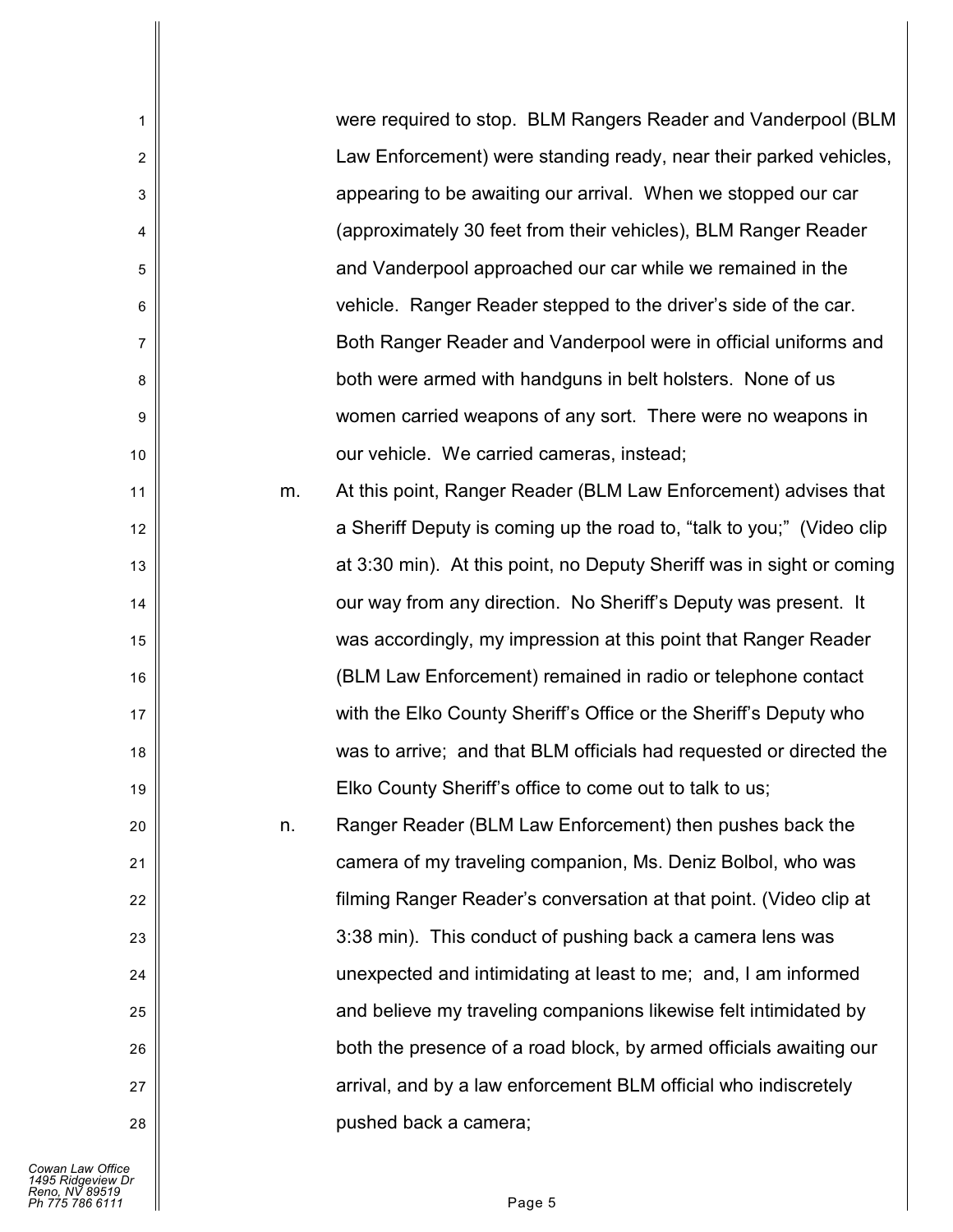| 1              | О. | Ranger Vanderpool (BLM Law Enforcement) then steps alongside           |
|----------------|----|------------------------------------------------------------------------|
| $\overline{2}$ |    | the driver's side of our vehicle. I and my traveling companions        |
| $\sqrt{3}$     |    | remain in our vehicle. Ranger Vanderpool (BLM Law Enforcement)         |
| 4              |    | states, "everything beyond this point is private property," indicating |
| 5              |    | we are at the boundary of where the public road ends and private       |
| 6              |    | road begins (Video clip at 4:10 min.). He repeats this geographical    |
| 7              |    | instruction. (Video clip at 4:18 min.). At this point Ranger           |
| 8              |    | Vanderpool (BLM Law Enforcement) leaves us with the clear              |
| 9              |    | impression we are stopped at the very location in the road where       |
| 10             |    | the public road ends and private road begins; that their vehicles in   |
| 11             |    | front of us are on private lands and that our vehicle is at the        |
| 12             |    | boundary between public and private land;                              |
| 13             | p. | The position of BLM vehicles and width of the road are accurately      |
| 14             |    | depicted (Video clip at 4:30 min.). The videoed scene clearly          |
| 15             |    | contradicts BLM Ranger Reader's and BLM Ranger Vanderpool's            |
| 16             |    | earlier Declarations which indicate, paraphrased, that their vehicles  |
| 17             |    | took up two-thirds of this road, "with sufficient room for another     |
| 18             |    | vehicle to pass in the opposite direction" (Vanderpool Declaration,    |
| 19             |    | para. 5, Doc. 30) and Reader's Declaration, para. 10, Doc 29).         |
| 20             |    | These statements and all implications therefrom are false as is        |
| 21             |    | evident by the situation depicted on the video clip. Rather, the road  |
| 22             |    | was blocked by BLM vehicles. There was no room on the road to          |
| 23             |    | pass. Law enforcement types were waiting by their vehicles,            |
| 24             |    | clearly awaiting our arrival to stop us and to give us instruction, to |
| 25             |    | wait for the Sheriff to arrive;                                        |
| 26             | q. | When Ranger Reader finally moves his truck to leave the scene,         |
| 27             |    | the road continues to remain blocked by both Ranger Reader's           |
| 28             |    | truck and the approaching Deputy Sheriff's vehicle who finally         |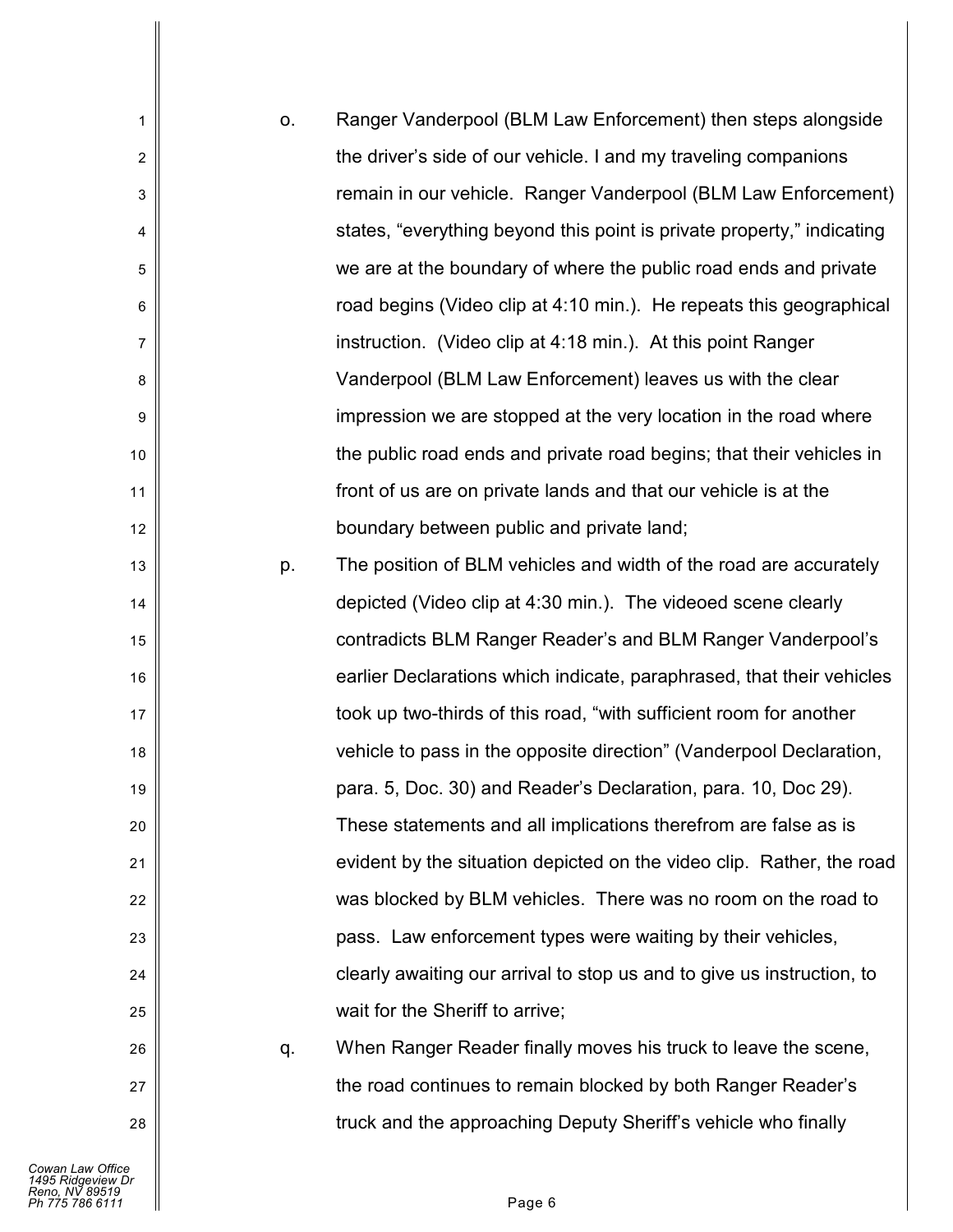| arrives at the scene. It turns out the approaching Deputy Sheriff is |
|----------------------------------------------------------------------|
|                                                                      |
| were traveling the unimproved roads on the range. Deputy Sheriff     |
|                                                                      |
| Vanderpool's vehicle is parked. Deputy Ames arrives on scene as      |
| was promised moments earlier by BLM Ranger Reader. See Video         |
|                                                                      |
| Deputy Ames then approaches the driver's side of our vehicle and     |
|                                                                      |
|                                                                      |
|                                                                      |
|                                                                      |
|                                                                      |
| moments previously, (Video clip at 4:10 min.). We now have been      |
|                                                                      |
| included, that the private property boundary was either at the front |
|                                                                      |
|                                                                      |
| Deputy Ames is the same Deputy who advised earlier that, "I have     |
| never been out there." (Video clip at 2:40 min.). And, "I don't know |
|                                                                      |
|                                                                      |

opposition directions and referencing where he was to meet BLM personnel to learn how to deal with us), and implying or leaving the impression on me that he, Deputy Ames, was not familiar with the area. (Video clip at 2:48 min.). And, when he was asked how *he* (Deputy Ames) would know where "private property" boundaries would commence or end, or where they are located so as to determine when he might arrest us, Deputy Ames states, "I'm

1

2

3

4

5

6

7

8

9

10

11

12

13

14

15

16

17

18

19

20

21

22

23

24

25

26

27

28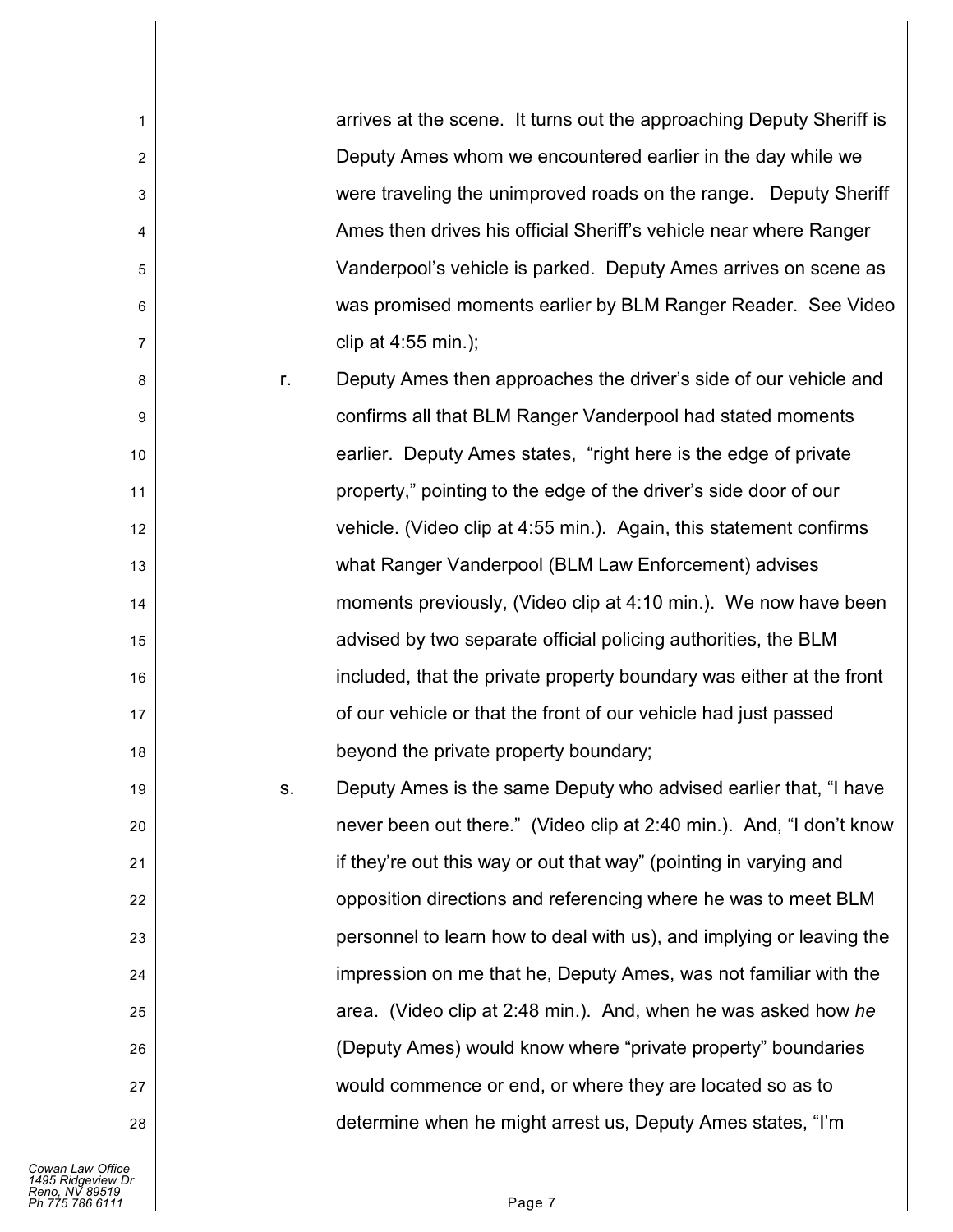gonna meet with the people from the BLM. They're gonna contact the land owner. Then we'll know." (Video clip at 3:23 min.). But now, on his arrival at the roadblock when joining up with BLM Rangers Reader and Vanderpool and a third BLM individual who remained hidden in his official vehicle, Deputy Ames appears to have become well versed in short order on boundaries where private lands start and public lands end, when he states with authority and conviction, "right here is the edge of private property," pointing to the edge of the driver's side door of our vehicle. (Video clip at 4:55 min.);

t. This statement of Deputy Ames which confirms the statement of BLM Ranger Vanderpool as to our location on the border of public versus private properties (which subjects us to arrest), gave me the clear impression that, irrespective of whether occurring on public or private lands, the BLM was in charge of, and in control of what was occurring there at this time relative to keeping us at bay and away from the wild horse trap area. This statement also gave me the additional clear impression that private property owners were not dictating how we were to be dealt with. These statements by BLM's Reader and Vanderpool and by Deputy Ames together with developments of the day also gave me the additional clear impression that the BLM rather than private property owners were making decisions relative to our potential detention or arrest. This situation scared me and also scared my companions. We were in a remote region, on a desolate single lane, dirt road and somehow causing several law enforcement officials, BLM included, to keep track of our whereabouts, to push cameras back, to tell us to wait for the Sheriff, to tell us we are on private property boundaries, to

1

2

3

4

5

6

7

8

9

10

11

12

13

14

15

16

17

18

19

20

21

22

23

24

25

26

27

28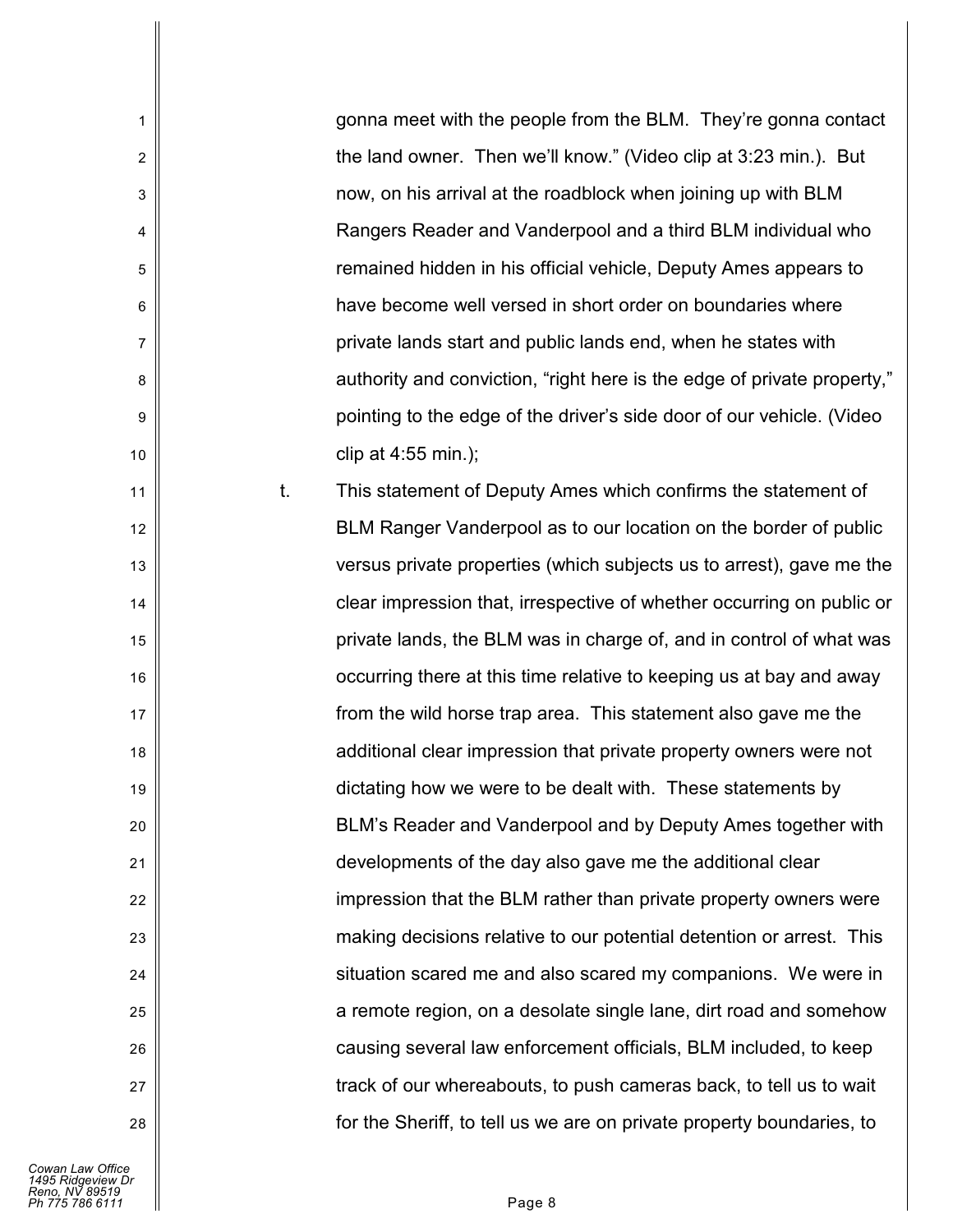instruct us not to trespass, and to tell us arrest was possible; u. Deputy Ames states at this point, "I'm just letting you know this is the edge of private property." (Video clip at 5:14 min.). And he states, "You can't trespass on somebody else's property." (Video clip at 5:16 min.). Again, Deputy Ames, when making these statements, points toward the front door jamb of the vehicle in which we were traveling, leaving us with the clear impression that our vehicle either was at the boundary of public versus private lands, or that it had already traveled beyond the boundary of public versus private lands. This caused me concern that, based on statements by BLM policing authority (Ranger Vanderpool) and Elko County policing authority (Deputy Ames) that we were either at or on the boundary of private property, that I was about to be arrested at any moment. I am informed and believe these developing events and statements also caused my traveling companions concern, particularly since Deputy Ames confirmed what Ranger Reader (BLM Law Enforcement) told us just moments earlier that we were at the boundary of private property; and that BLM Ranger Reader advised us the Sheriff was on his way to talk to us; v. After Deputy Ames advises us of the location of the private property boundary, he walks away, leaving me with the impression that we may or may not already be in violation of trespass laws and

*Cowan Law Office 1495 Ridgeview Dr Reno, NV 89519 Ph 775 786 6111* Page 9

1

2

3

4

5

6

7

8

9

10

11

12

13

14

15

16

17

18

19

20

21

22

23

24

25

26

27

28

w. Deputy Ames tells us and confirms the landowner had not

talk with us further but he refuses;

that we may be arrested at a moment's notice. We ask if he would

contacted him. Rather, he states, the landowner is in contact with

the BLM. (Video clip at 5:09 min.). My impression again at this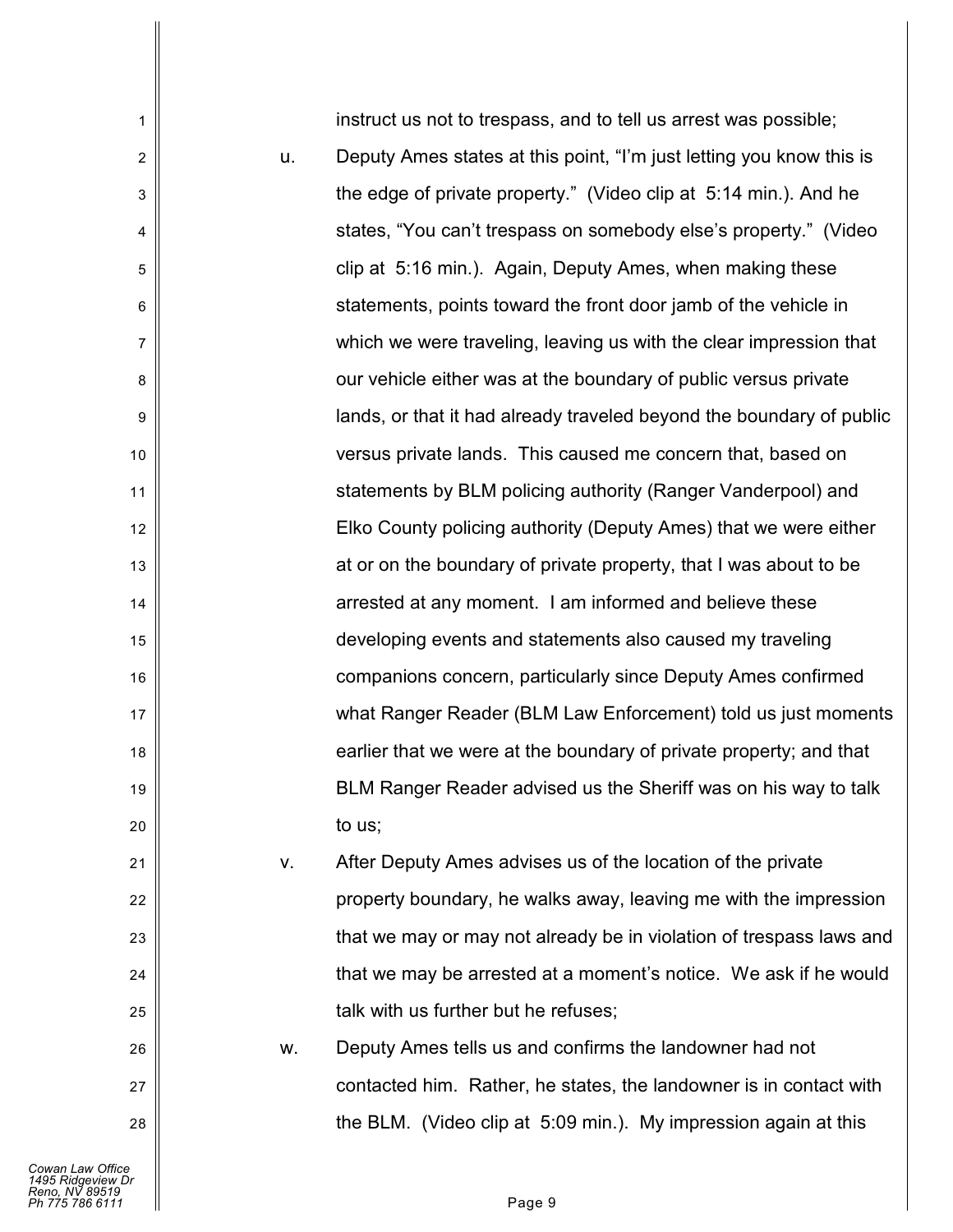| 1              |    | point, is the BLM remains in charge of whether I and my traveling     |
|----------------|----|-----------------------------------------------------------------------|
| $\overline{2}$ |    | companions would be arrested or not, that day; and it's my further    |
| 3              |    | impression that the BLM is in charge and not the Sheriff's            |
| $\overline{4}$ |    | Department or the land owner, of our destiny on the Owyhee range      |
| 5              |    | relative to being detained or arrested, should we inadvertently       |
| 6              |    | venture onto private lands;                                           |
| $\overline{7}$ | Χ. | Only after further inquiry by my traveling colleagues to clarify the  |
| 8              |    | specific or exact location of where public roads end and private      |
| 9              |    | roads begin, does BLM Ranger Vanderpool come up with a new            |
| 10             |    | statement which contradicts his prior statement. He now states the    |
| 11             |    | private property line is about 500 yards further down the road.       |
| 12             |    | (Video clip at 5:42 min.);                                            |
| 13             | у. | At this point in time, we had been advised repeatedly since about     |
| 14             |    | 4:30 a.m. that same morning (See, Video clip at 1:21 min. and         |
| 15             |    | again. Video clip at 1:30 min.), that we were subject to arrest       |
| 16             |    | whenever or wherever we crossed onto private property. We were        |
| 17             |    | never provided specific or truthful guidance despite our requests for |
| 18             |    | assistance, of where private boundaries were located either by        |
| 19             |    | BLM officials or by the additional policing agency they called in to  |
| 20             |    | assist them in dealing with us. We were left with vague and           |
| 21             |    | undefined notions of where those property boundaries might be         |
| 22             |    | located; and we were left with the impression we were walking the     |
| 23             |    | fine line of probable arrest should we inadvertently venture onto     |
| 24             |    | private lands, wherever those boundaries may be located. We           |
| 25             |    | asked for assistance on the subject from both BLM and Sheriff's       |
| 26             |    | office personnel, all of whom declined, or ignored, or rejected our   |
| 27             |    | pleas for assistance. We asked for assistance so we could obey        |
| 28             |    | and not break laws;                                                   |
|                |    |                                                                       |

Cowan Law Office<br>1495 Ridgeview Dr<br>*Reno, NV 89519*<br>Ph 775 786 6111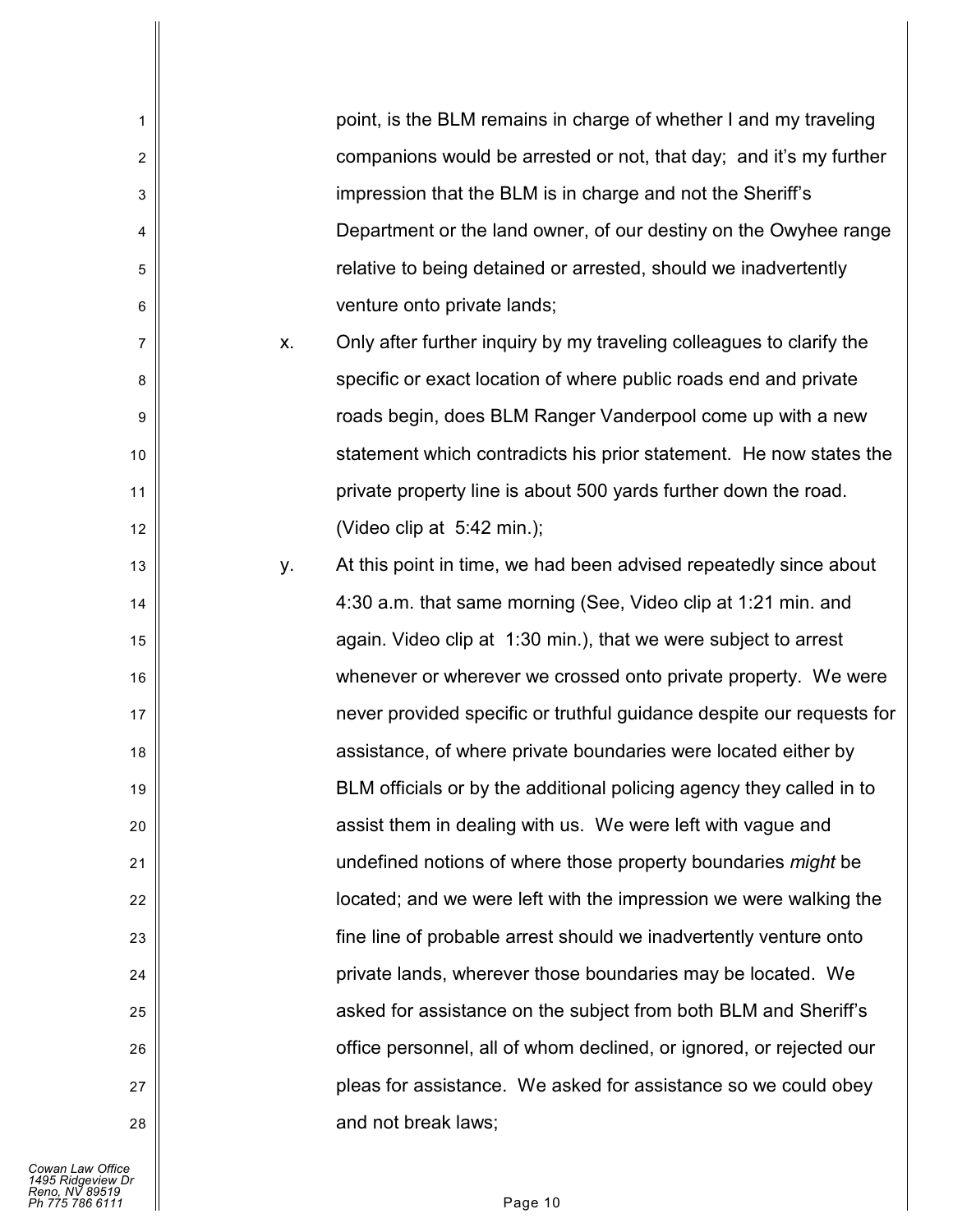| 1              |    | Z. | At this point it was my clear impression we were being "set-up" for                 |
|----------------|----|----|-------------------------------------------------------------------------------------|
| $\overline{2}$ |    |    | arrest and the BLM was the driving force to that end. It was my                     |
| 3              |    |    | clear impression at that point that the unsettled location of property              |
| 4              |    |    | boundaries, the probability of arrest, the lack of assistance or                    |
| 5              |    |    | guidance, would be sufficient to put in motion an actual arrest or                  |
| 6              |    |    | detention of our persons; and that there were sufficient warnings by                |
| 7              |    |    | multiple persons throughout the day to cause such an arrest to be                   |
| 8              |    |    | warranted even though neither I nor my traveling companions knew                    |
| 9              |    |    | where public lands ended or where private lands began during our                    |
| 10             |    |    | travels on the Owyhee range, except as advised by BLM Ranger                        |
| 11             |    |    | Vanderpool and Deputy Ames.                                                         |
| 12             | 5. |    | At this point in the day, it was my clear impression that:                          |
| 13             |    | a. | Deputy Ames was there at the request of the BLM, not a property                     |
| 14             |    |    | owner;                                                                              |
| 15             |    | b. | Deputy Amens was responding at the instance of BLM officials, not                   |
| 16             |    |    | private property owners; and,                                                       |
| 17             |    | C. | Our arrest or detention was imminent.                                               |
| 18             | 6. |    | Accordingly, both I and my companions chose to retreat from the BLM                 |
| 19             |    |    | range, fearful of arrest due to undefined property boundaries, and from             |
| 20             |    |    | reluctance or refusals by officials to help us with geographical locations of       |
| 21             |    |    | property boundaries, and from repeated threats of detention by law                  |
| 22             |    |    | enforcement officials, and from what I perceived as arrangements made               |
| 23             |    |    | by the BLM with the Sheriff's Department in advance of our arrival, to              |
| 24             |    |    | keep us at bay, and from the uncharacteristic conduct of a peace officer            |
| 25             |    |    | when he (BLM Ranger Reader) shoved back the camera of a citizen who                 |
| 26             |    |    | merely sought his assistance.                                                       |
| 27             | 7. |    | About a week following the heretofore mentioned encounter with BLM law              |
| 28             |    |    | enforcement, BLM management and Elko Sheriff's Department officials, I was provided |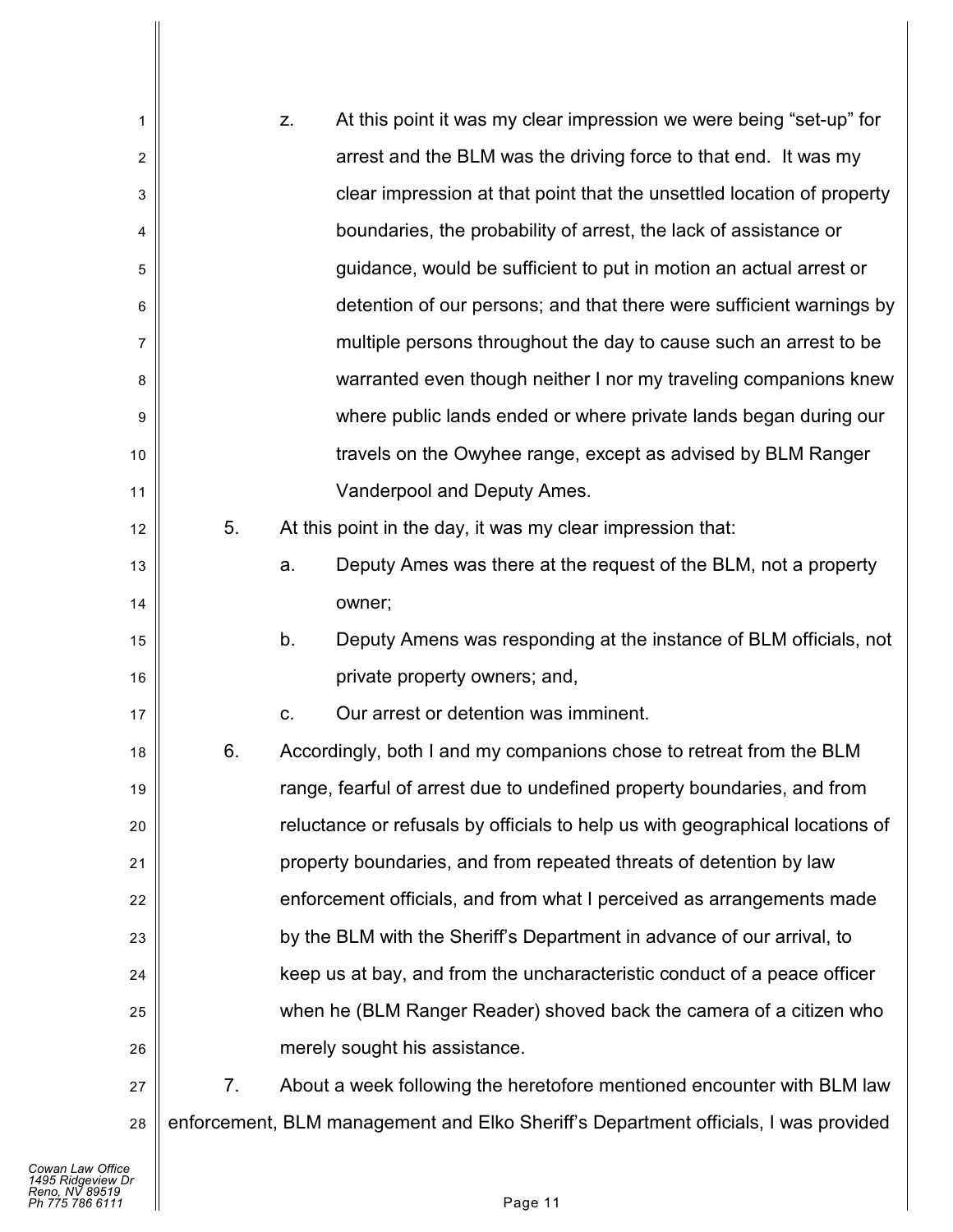1 2 3 4 5 6 7 8 9 10 11 12 a map by BLM Field Office Manager David Overcast. This map is the BLM map attached to my Motion as **EXHIBIT "G"**. After having analyzed this map several days after having received it, I realized this map contained a section on its "legend" which identifies what roads are designated "public" roads and which roads are designated as "private" roads. When I revisited the issue and analyzed the map to determine where Rangers Ames and Vanderpool caused us to stop our forward progress on July 17, I discovered, at least according to this official BLM government map, that the BLM officials had in fact stopped us on public lands and on a public road; and further, the public road continued on nearly a mile beyond where BLM Ranger Vanderpool Deputy Ames advised it turned"private." And, that same public road continued on much closer to the area where I was informed and believe was near the wild horse trap zone the BLM set to trap Owyhee horses.

13 14 15 16 17 18 19 20 21 22 23 8. Shortly thereafter, I prepared my Declaration in support of this Motion. Later, I analyzed the map more carefully and determined this map (Exhibit "G") shows the public roads continuing well beyond *by many miles*, where Ranger Vanderpool and Sheriff Ames advised me July 17, that the same road turned "private." I am informed and believe the statements made to me by Rangers Reader and Vanderpool were and are entirely false and misleading. It is my personal impression at this point in time that the BLM's statements to me were intentionally false and made for the purpose as a scare tactic to discourage my further progress toward the horse trap site; that contrary to BLM and Sheriff personnel explicit statements and direction, the official BLM map confirms the road on which we traveled continues on several miles as a public road and specifically as a BLM public road.

24 25 26 27 28 9. The BLM roads indicated on the map confirm the road on which both I and my companions traveled July 17 is in fact, a public road, specifically a public BLM road, according to this official BLM map. I cannot fathom that officials of the BLM, particularly law enforcement Rangers who patrol BLM lands in this area and who are charged with familiarity of the geographical region, could not know the true boundaries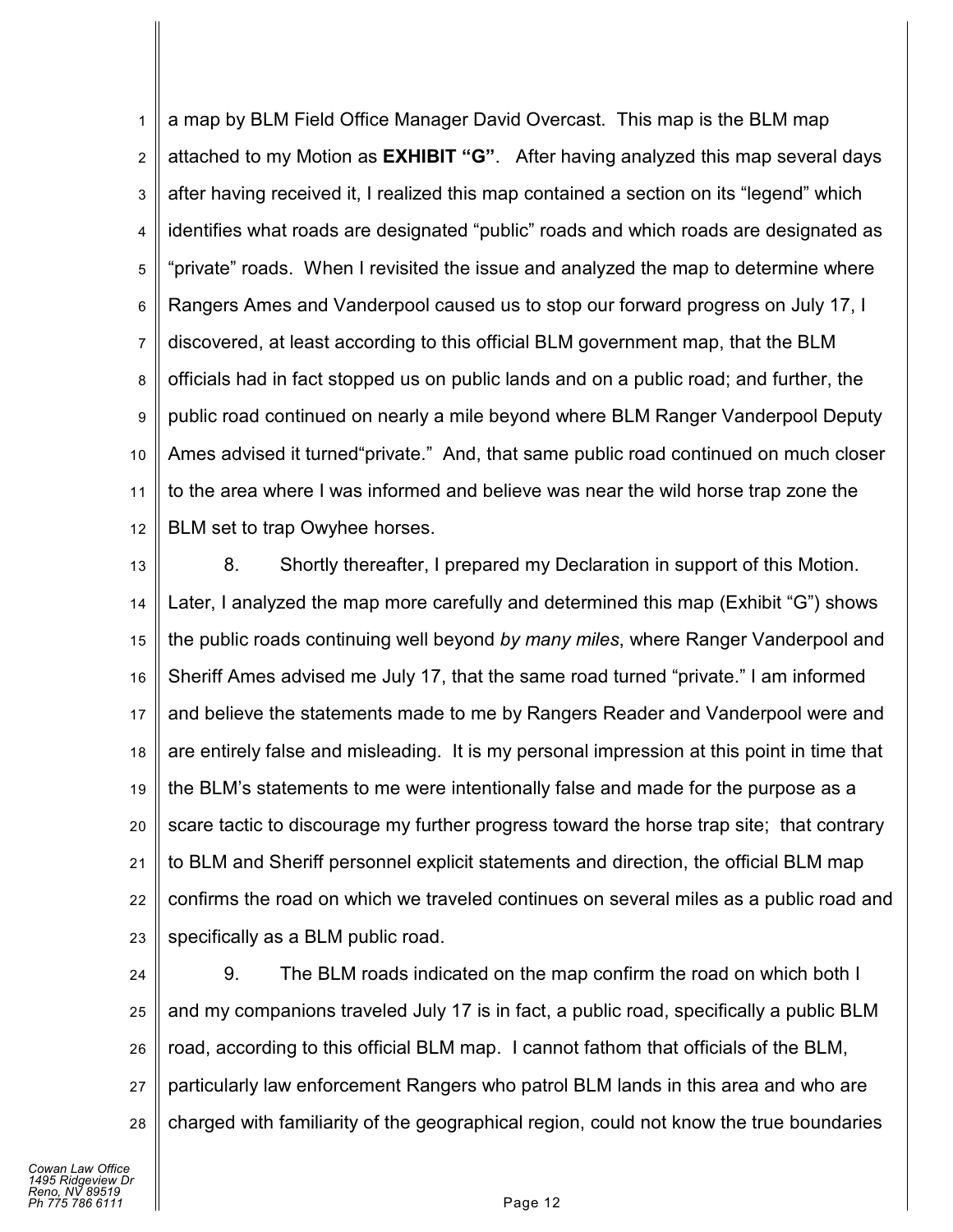1 of BLM lands versus private lands.

2 3 4 5 10. The black arrow on the attached map (Exhibit "E") was placed there by me. This black arrow points to the specific location where we were stopped and detained by Rangers Reader and Vanderpool and where Sheriff Deputy Ames arrived, where the heretofore mentioned discussions took place;

6 7 11. The black arrow points to the specific location where Ranger Vanderpool and Deputy Ames advises the road becomes "private property" at that location.

8 9 10 11 12 12. I am informed and believe, based on this official BLM map (Exhibit "E") that the statements by BLM officials and by the Elko County Sheriff's Deputy concerning the location of private property boundaries, was false; and that the statements by BLM employees who either knew or should have known where their own public lands meet private land boundaries, was intentionally false when made;

13 14 15 16 13. The black arrow I placed on the attached map (Exhibit "E") is the location where Ranger Vanderpool changed his statement made about the location of public lands boundaries, when stating that private property starts and public road ends about 500 yards further in the direction of our intended travel;

17 18 19 20 21 14. This official BLM map (Exhibit "E") clearly depicts at least to me, BLM public road 1232 which continues as a public road on public lands in the direction we intended to travel July 17, well beyond the black arrow and well beyond the location where Ranger Vanderpool and Sheriff Deputy Ames indicated that the road turned into private property.

22 23 24 25 26 15. To this day, I do not know whether I would have been able to have viewed the trap location from that public road which I now understand continues on past where the trap zone in Owyhee was located July 17. I do not know this because I was precluded that same day by BLM officials from traveling further on the very public road these same officials told me falsely, turned "private."

27 28 16. I was intimidated by the conduct of both BLM officials and the Sheriff's Department officials, described herein. This intimidation cause me and my companions